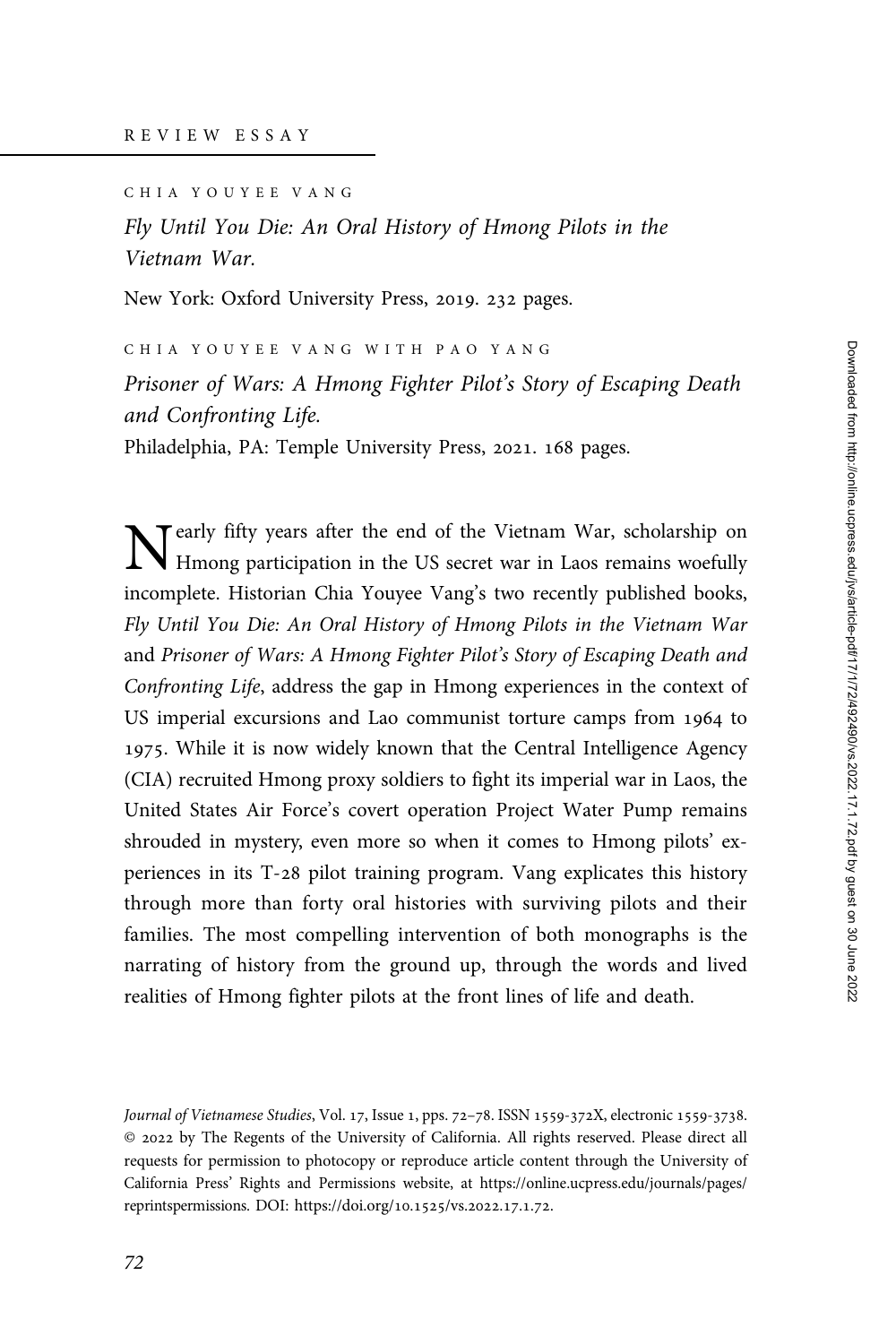Fly Until You Die begins with the origins of Hmong involvement in the US secret war and the now well-narrated history of Bill Lair's recruitment of Hmong to become proxy soldiers. The history picks up more intensely in chapter 2, showcasing the classed dimensions of how Hmong boys and men were selected for pilot training. English language skills were paramount to becoming pilots in Project Water Pump. Trainees joined the pilot training program because of a need for money, a longing to make history, or a desire to avoid being soldiers on the ground. Yet one thing is clear: the intentions of trainees, the selection criteria, and the reasons for why the pilot training program were instituted were contradictory and chaotic, processes for which even Vang's interviewees held few answers. It is evident early in the monograph that a neatly packaged history of Project Water Pump would be impossible to document.

Pilot training periods lasted only six months to one year due to a combination of war haste and quick rotations of and discrimination from American and Lao instructor pilots. Remarkably, the pilot trainees were able to learn enough English to complete ground school, navigate complex T-28 instruction manuals, and communicate with their instructor pilots in the air while also overcoming motion sickness and mastering the different tactical maneuvers of the aircraft itself. The chaotic and inconsistent training by instructor pilots resulted in some pilot trainee deaths. Additionally, takeoff and landing on the now infamous Long Cheng dirt airstrip with faulty T-28 aircrafts that had been rejected in Vietnam became a dangerous ordeal in and of itself. These dynamics clearly demonstrate how expendable Hmong lives were during the war. Yet Captains Shua Moua, Tou Vang, Yia Kha, Ya Lee, and Pao Yang all successfully flew solo missions after the short training periods. Despite the odds, pilots such as Lue Lee flew over five thousand sorties, more than almost any other aviator in history.

One of Vang's most compelling contributions in Fly Until You Die highlights pilots' relationship to the Hmong military leader General Vang Pao (GVP). GVP's favoritism determined which pilots flew missions and his nepotism ensured that pilots with close clan relations were sent adequate rescue missions when their planes were shot down. As in the case of prisoner of war Captain Pao Yang, the protagonist in Prisoner of Wars, his lack of clan ties to GVP meant there were no serious rescue efforts to look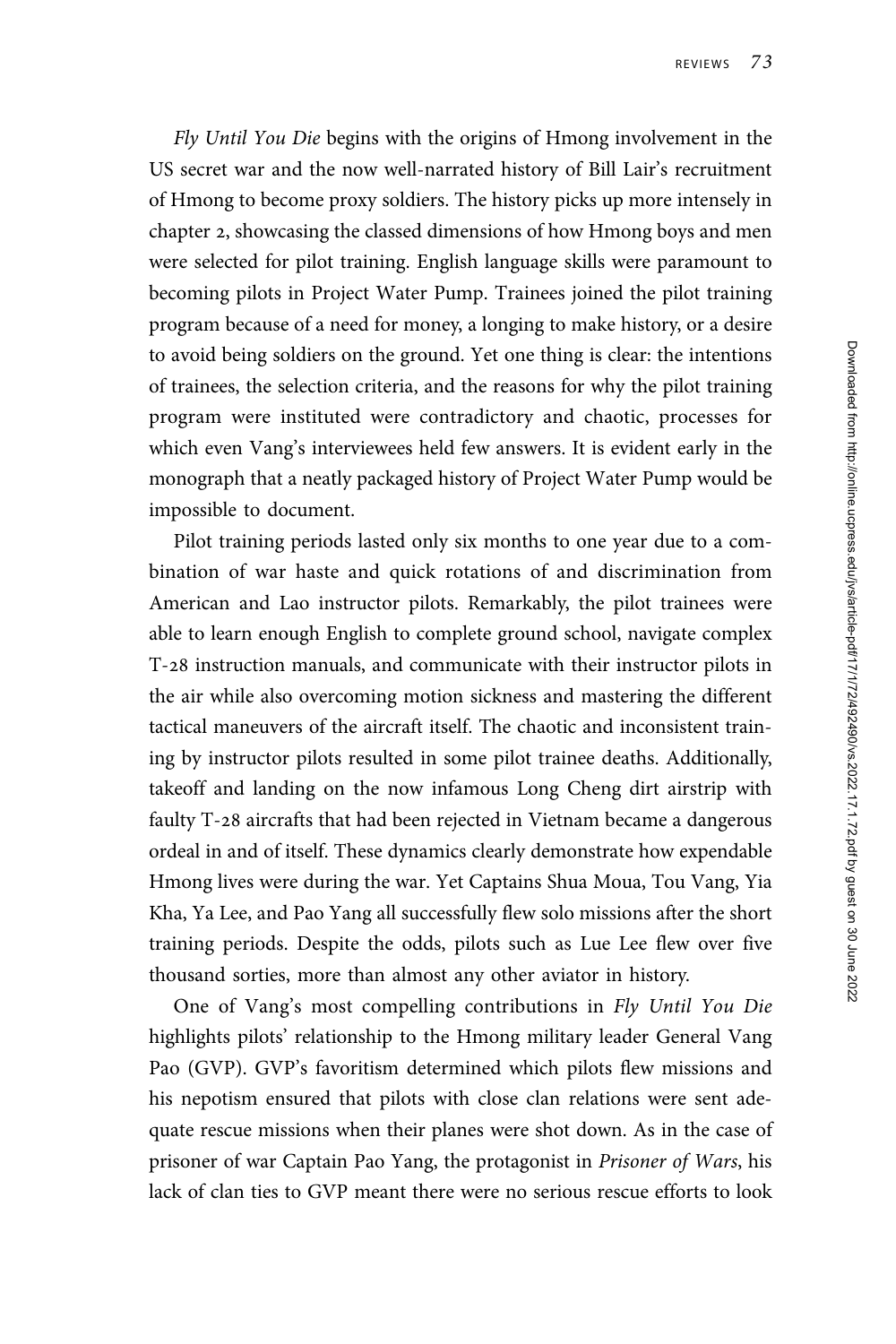for him once his plane was shot down close to Vietnamese enemy territory on June 10, 1972. Vang casts serious doubt on GVP's legacy as a virtuous figure who "brought" Hmong to the West. Thus, pilots navigated intraethnic politics with military leadership as much as they did with their American and Lao instructor pilots. Vang's critical contribution lies in her ability to highlight the multifaceted power relations that pilots navigated with a host of parties in order to earn their wages and stay alive.

Vang also interviewed wives of former pilots. Chapter 5 details the lives of widows whose husbands died in battle. This is a welcome addition to the book, considering that the lives of women are all but absent from Hmong war histories. Women who were once wealthy wives became destitute and were ostracized when their pilot husbands died in battle. Yet this chapter left me wondering why the widows never blamed the Americans or the CIA for their husbands' deaths. Their efforts to pursue justice were never fully explored. Rather, their grief is situated within the intimate sphere of their husbands' families as they attempted to make sense of the losses they experienced. Vang is committed to documenting the complexities of Hmong women's wartime experiences, as evident in her co-edited volume Claiming Place: On the Agency of Hmong Women (University of Minnesota Press, 2016), so it is surprising that the chapter on widowhood in Fly Until You Die, being only twelve pages, is not very substantial. Yet Vang's work on the gendered dimensions of war thus far provides opportunities for scholars to expand oral histories with Hmong women about their wartime experiences.

Likewise, chapter 6 reveals the emotions that other pilots felt upon learning about the deaths of their fellow pilots. The small number of pilots meant that any loss greatly compromised military operations. Major Sue Vang's story is particularly heartbreaking. It was not until years later that his son, Toufong Vang, discovered that Major Sue Vang had earned a Distinguished Flying Cross for being a pilot. The chapter, however, would have been more powerful if Vang had been able to detail the day-to-day relationships that pilots had with each other. How did pilots model ethics with each other? What kinds of brotherhood or friendships existed alongside their roles as pilots? How did pilots make sense of the unjust deaths of their comrades in a gravely unjust war? Digging deeper into these micro relations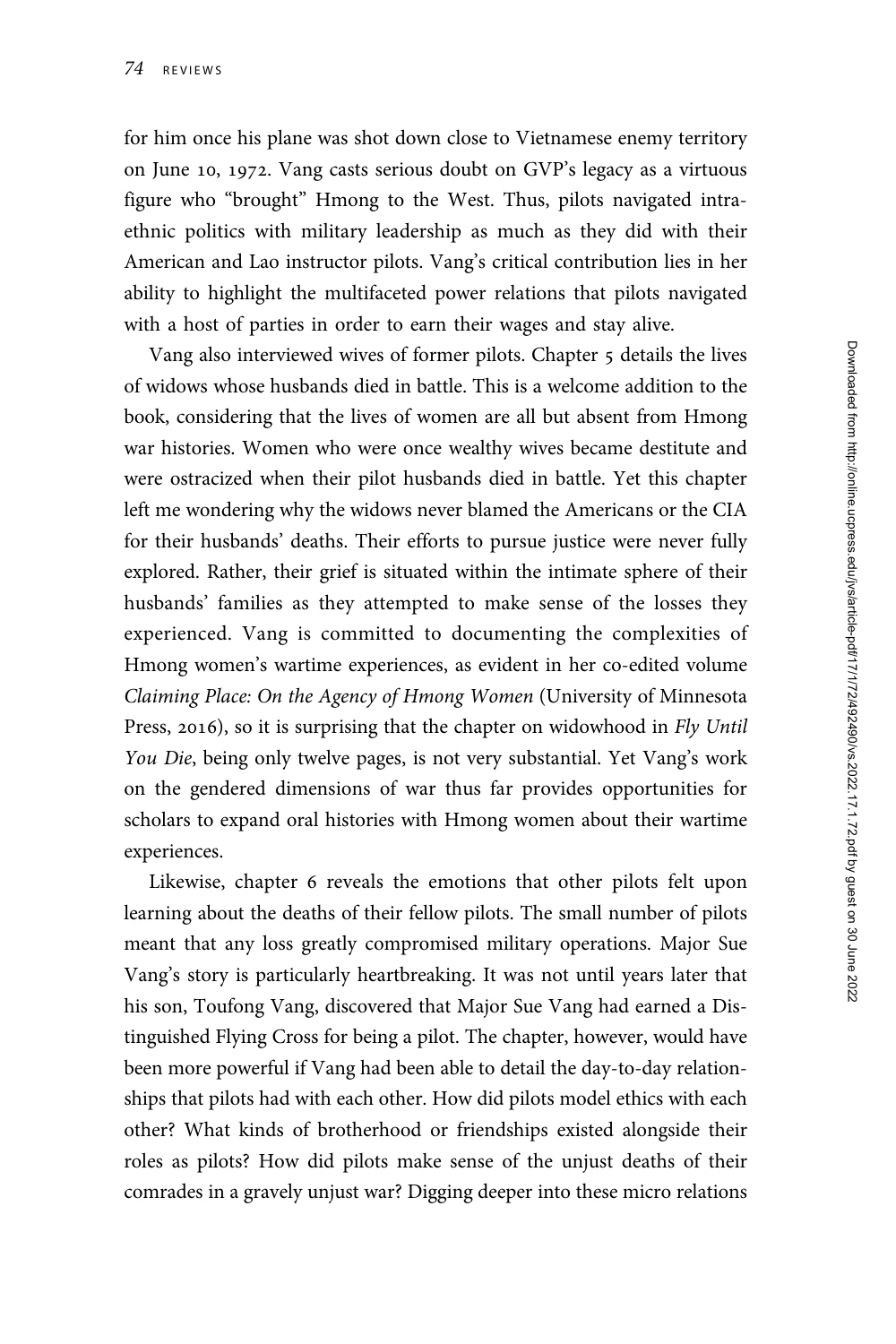of pilots' intimate and social lives would have enriched Vang's larger narratives of loss, grief, remembrance, and the quest for justice.

GVP secretly fled Long Cheng in the aftermath of the April 30, 1975, takeover of Sài Gòn, but prior to the May 10, 1975, airlifts at Long Cheng. The Long Cheng airlifts were chaotic scenes, which Vang wrote about in her first monograph Hmong America: Reconstructing Community in Diaspora (University of Illinois Press, 2010). Pilots were prioritized in Hmong refugee resettlement to the United States. Despite this, pilots felt a deep sense of betrayal by GVP, mostly because of his secret departure, but also because of his later insistence that the remaining pilots return to Laos to continue fighting the war while he himself lived safely in exile. Captain Pao Yang, for example, was captured and imprisoned by the Pathet Lao for three years until he was able to escape to Pha Lai and subsequently to Nong Khai in 1978.

The incredible hardships that Hmong refugees experienced once they resettled in the United States in the post-1975 refugee resettlement period are now common stories. Vang exposes some cold hard truths about refugee adversity, including the actions of well-meaning sponsors who often did not have the knowledge to fully assist refugees. Pilots who were once revered as masters of the sky had to begin new lives as low-wage blue-collar laborers making two to three dollars per hour in the United States. At times, Vang frames the pilots' involvement in Project Water Pump as opportunities to earn money and gain status in their villages. Yet it is now clear that these "opportunities" were only temporary. The shift in the pilots' status from "pilot" to "refugee" after the end of the Vietnam War underscores how the United States and GVP did not intend to enrich Hmong people's lives, only to exploit them.

Scholarship in critical refugee studies has forcefully critiqued US imperialism in Southeast Asia and has shown that the United States is both a location of violence and a place of refuge. In line with this scholarship, many former pilots indict the US government for never fulfilling its promises of "taking care" of Hmong proxy soldiers in the aftermath of the war. Pilots who were maimed or acquired disabilities as a result of their wartime injuries were abandoned by GVP and the Americans alike. Yet, despite the failed promises of the US imperial state, pilots were also grateful to be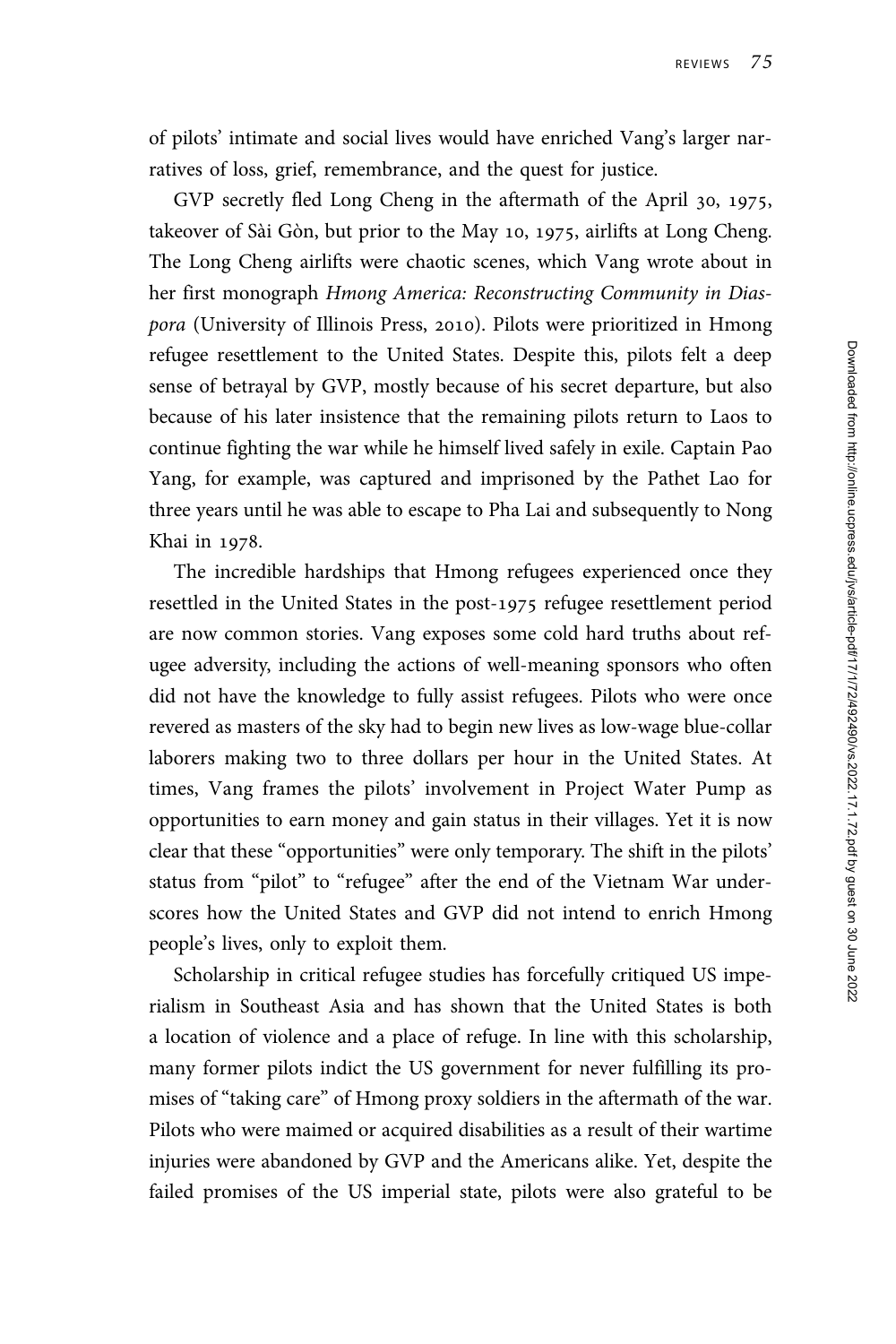resettled in the United States. Some of the pilots' gratefulness perpetuates US imperial benevolence and the narrative of the "good refugee" that is now widely critiqued in critical refugee studies scholarship. However, Vang ensures the reader that this supposed gratefulness does not mean the pilot refugees' lives are good, only better. In fact, Captain Kou Xiong explicitly states, "America has not done what it had promised to do" (170). Fly Until You Die concludes abruptly, with Vang rushing the concluding chapters of the pilots' lives in the United States. Regardless, the extensive quotes from pilots throughout the book humanizes the lives of those who carried Project Water Pump.

Adding to the scholarship of Hmong pilots and their experiences, Prisoner of Wars zeroes in on the experiences of Project Water Pump Captain Pao Yang, whose T-28D aircraft was shot down by enemy fire near Thai Dia Choua on June 10, 1972. The conceptual framing of the book is a tragic and complicated love story between Yang and his two wives. Yang's marriage to his first wife Ong Moua was violently shattered when Yang's aircraft was shot down in 1972. Yet Vang does not fully capture the intricacies of their life together, which would have made this book a truly compelling "love story," partly due to Yang's and Ong's short marriage and their hesitance to reveal the full details of this portion of their lives. The missing details of their intimate life suggest that the "what ifs" and "what could have beens" that constitute Hmong people's lives are perhaps the greatest tragedy of all.

Prisoner of Wars contributes to scholarship on Hmong war experiences more compellingly starting in chapter 6 when Yang is captured by Vietnamese enemies and taken to Nam Kien prison camp in Nonghet, Xiengkhouang Province, near the Vietnamese-Lao border. Like American prisoners of war who endured torture, starvation, and reeducation, Yang's experiences included discrimination from Lao guards, eating expired rice, defecating in his dwelling, being forced to stand in one position for hours, illness, and watching other prisoners die. By the end of December 1975, Yang and other prisoners were sent to destroy the buildings at Long Cheng. Being forced to demolish the place that he once called home was the most torturous element for Yang.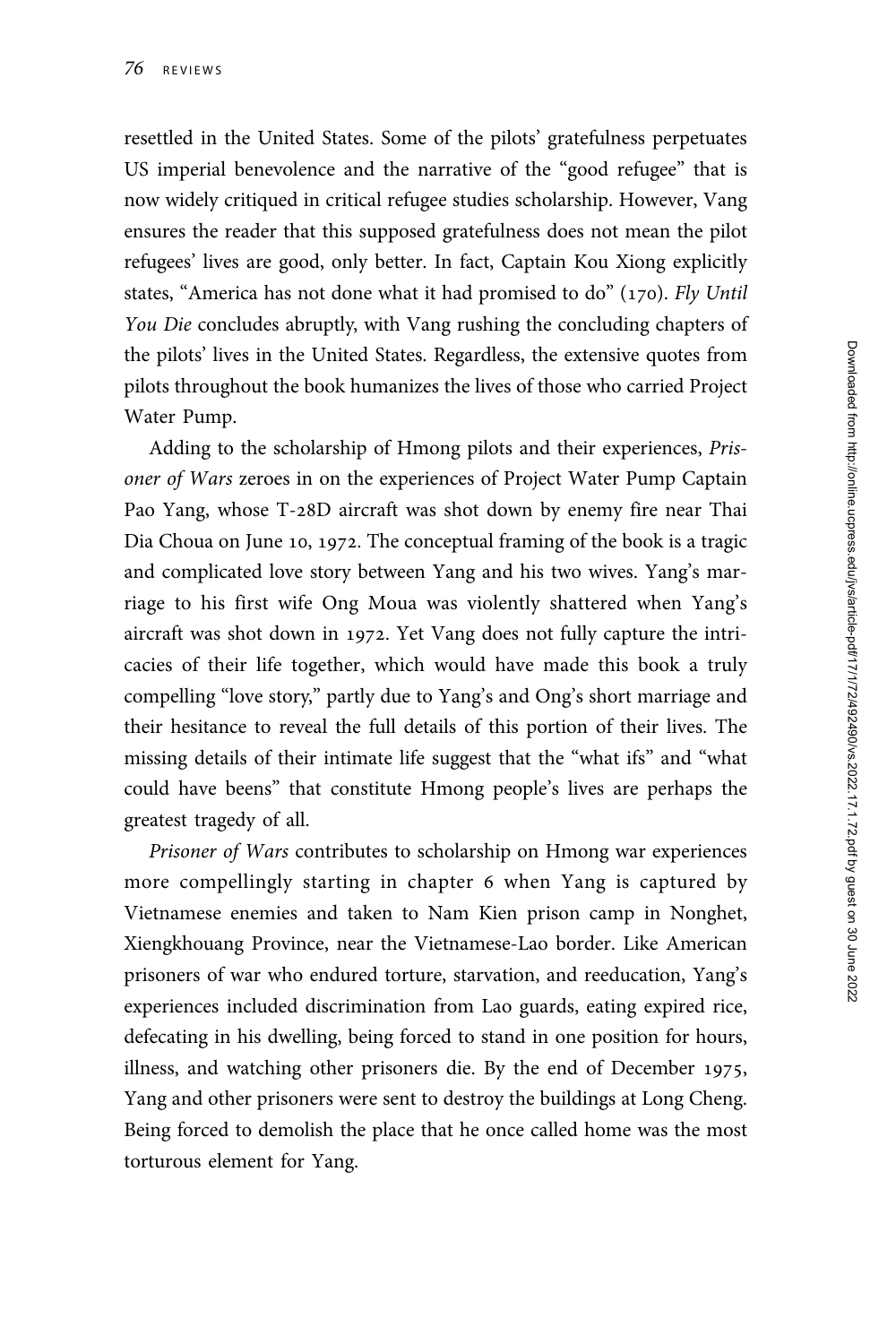Yang's love story becomes most painful in chapter 7. When his Vietnamese captors enabled him to work more freely in Phonsavan and neighboring Hmong villages, Yang learned from a surviving aunt, Kou Lai, that Ong and his family had escaped Laos. Still living under the precarious conditions of not being a prisoner yet not free and not knowing whether he will ever reunite with Ong, Yang met and married his second wife Ena Moua. Yang's life soon took a dramatic turn. Unbeknownst to Ena, Yang and several family members speedily concocted their escape from Laos, eventually fleeing Phonsavon to Pha Lai, to Thang Khai, to the Lao-Thai border where they crossed the dangerous Mekong River on inflatable tubes and bamboo poles, and ultimately to the Nong Khai refugee camp. Yang reunited with his mother and son in Nong Khai—although tragically Ong had remarried and resettled in the United States with her new husband. However, like Fly Until You Die, Vang rushes the end of Prisoner of Wars without fully explicating the complexities that undergird Yang's, Ong's, and Ena's love story. Nonetheless, Vang invites the reader to sense the turbulent emotions that underscored Hmong realities during the war and postwar periods.

Vang's monographs strategically enact critical interventions by exposing the macro histories of Project Water Pump while extracting the micro experiences of Captain Yang to highlight the impacts of war on Hmong people's everyday lives. Thus, Yang's biography in Prisoner of Wars complements the histories and narratives presented in Fly Until You Die. Vang's scholarship also highlights the unique transnational dimensions of Hmong studies—a field that is still marginal in the academy, but nonetheless contributes greatly to our understanding of transnationalism within Asian American studies, American studies, and historical studies. Just as for Vietnamese, Lao, and Cambodians, the afterlives of American militarized violence continue to inform the contemporary experiences of Hmong refugees in the United States. For example, the ongoing efforts of refugee soldiers to gain recognition for their war contributions continue to go unnoticed, except for a few legislative successes to erect statues and gain burial rights in California, Minnesota, and Wisconsin. Additionally, President Donald Trump's negotiations with Laos to deport Hmong living in the United States in 2020, and actual deportations of Vietnamese, Lao,